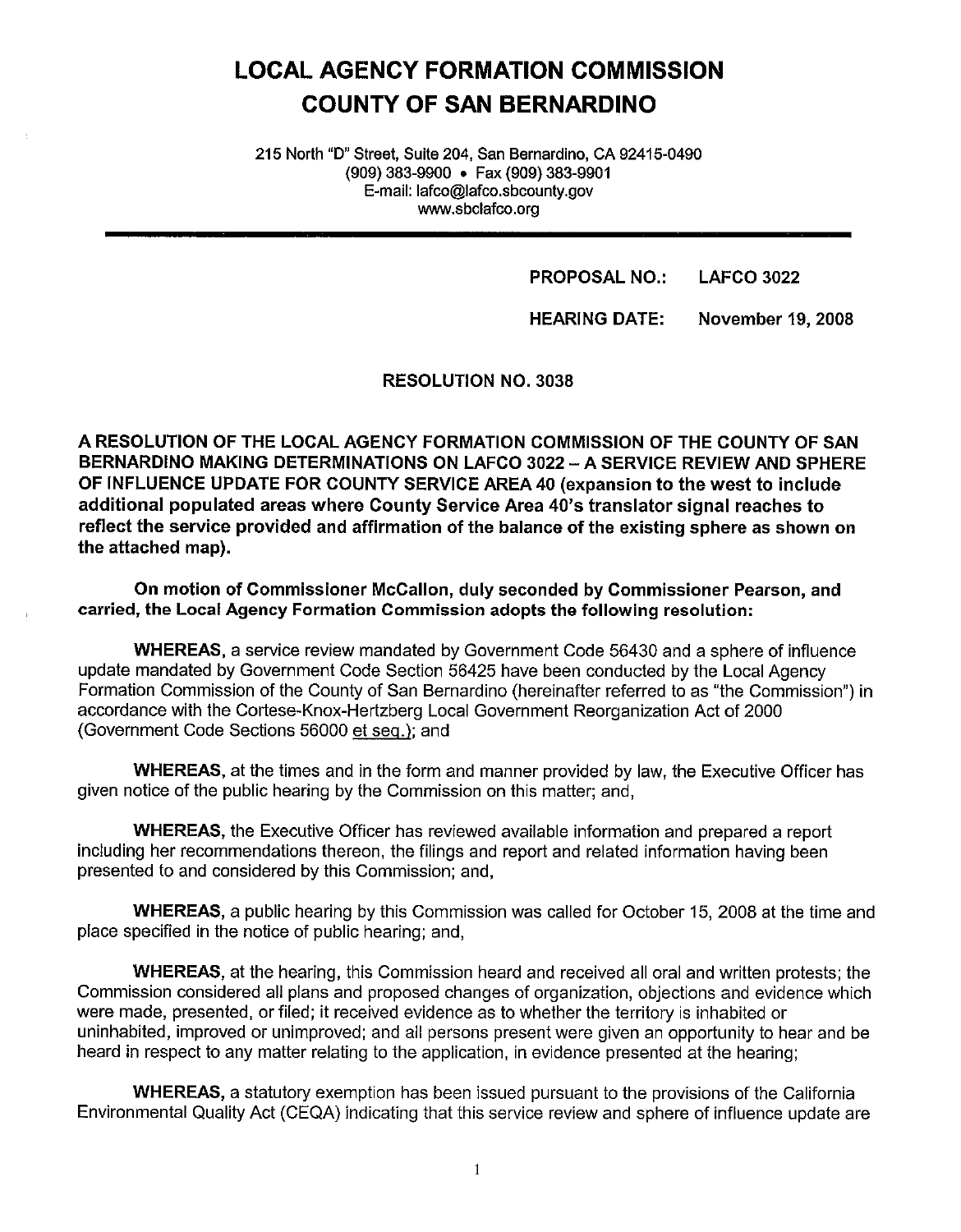#### **RESOLUTION NO. 3038**

statutorily exempt from CEQA and such exemption was adopted by this Commission on October 15, 2008. The Clerk was directed to file a Notice of Exemption within five working days of its adoption;

**WHEREAS,** based on presently existing evidence, facts, and circumstances filed with the Local Agency Formation Commission and considered by this Commission, it is determined that the following sphere of influence determinations should be made for County Service Area 40 (hereafter shown as CSA 40 or the District):

- (1) Expand the sphere by approximately 179 square miles to encompass the entirety of its boundaries;
- (2) Expand the sphere by approximately 48 square miles to include the area of the City of Barstow current sphere of influence not already within the boundaries of CSA 40 north of the southern line of Township 9 North; and,
- (3) Include the portion of the city limits of the City of Barstow that extend southerly of the southern line of Township 9 North (approximately 1 square mile)
- (4) Affirm the balance of the existing sphere of influence;

as more specifically depicted on the maps attached hereto as Exhibit "A", Exhibit "A-1" Exhibit "A-2"; and

**WHEREAS,** the determinations required by Government Code Section 56430 and local Commission policy are included in the report prepared and submitted to the Commission dated October 7, 2008 and received and filed by the Commission on October 15, 2008, a complete copy of which is on file in the LAFCO office. The determinations of the Commission are:

#### **1. Growth and population projections for the affected area:**

The District is a combination of mostly rural areas with some urban and suburban pockets. The central populated area is the City of Barstow which has and is anticipated to experience low to moderate growth. The remainder of the District is anticipated to experience low growth. Utilizing the growth forecast for transportation analysis zones, as identified in the Southern California Association of Governments 2008 Regional Transportation Growth Forecast, the District's population projections are as follows:

| $2010 - 31,382$ | $2025 - 40,185$ |
|-----------------|-----------------|
| $2015 - 33,821$ | $2030 - 43,512$ |
| $2020 - 36,951$ |                 |

#### **2. Present and planned capacity of public facilities and adequacy of public services, including infrastructure needs or deficiencies:**

CSA 40 provides 10 channels of UHF television service broadcast from Elephant Mountain and five channels of VHF television service broadcast from Newberry Springs. The District is licensed by the Federal Communications Commission to transmit 100 watts of radiated power from Elephant Mountain. The District states that the power output enables signal coverage to the entire District. Areas outside the District are able to benefit from the signal broadcast. The signal coverage area is based on power output allowed through the District's FCC license. The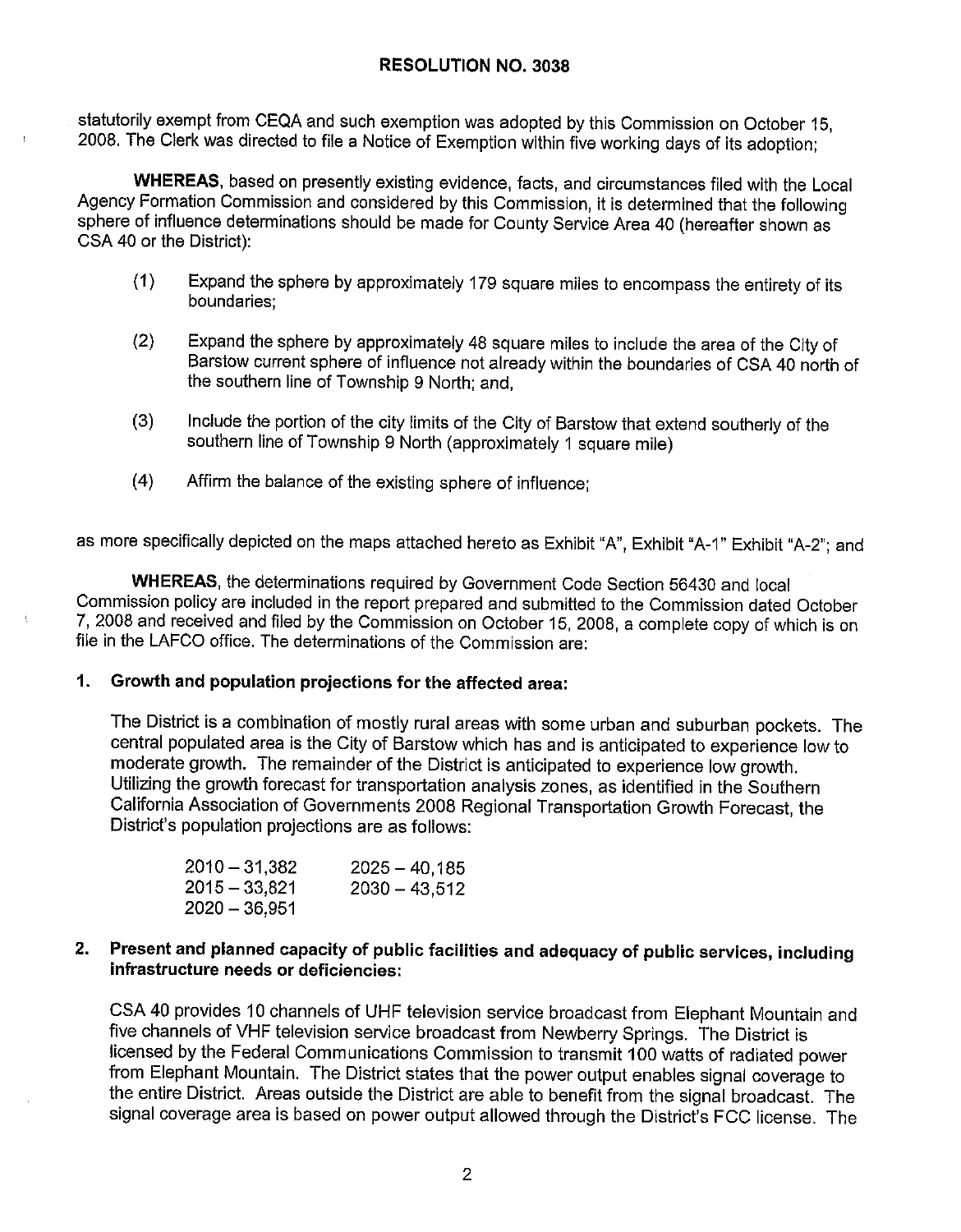District has indicated that it intends to continue operation and maintain transmission for broadcasting purposes.

On February 19, 2009, federal law requires that all full-power broadcast stations broadcast in digital format only. CSA 40 is not required to transition to digital since it broadcasts a low-power signal. At this time, the Federal Communications Commission is only mandating that transmission sites with power outputs above 1000 watts convert to full digital broadcasts. The low power TV districts (<100 watts) are currently exempt from the conversion requirement. It has been speculated that the FCC will eventually require conversion of all TV transmission sites, but a target date has not been set. According to Special Districts Department staff, the estimated cost to convert to digital is about \$2,500 per station. CSA 40 has 15 stations and this equates to approximately \$37,500. A review of the District's finances as a part of this review indicates that the District has sufficient funds to cover the current estimates for this transition. The District has no immediate plans to transition and bases this decision on several factors, as follows:

- Community feedback indicates there is a present need for non-subscriber based television
- Cable television is not available to the entirety of the District
- Not all can afford a cable or satellite television subscription
- Without CSA 40, there is no alternative for non-subscriber based television

Capital improvements are evaluated annually and are budgeted based on need and available funding. However, needed repairs occur frequently and costs cannot be foreseen. The District has indicated that no new infrastructure or modifications to existing operations will be required to continue existing service level. In FY 2007-08, the District purchased nine new transmitters and modulators in order to upgrade older equipment and improve the broadcast signal.

## **3. Financial ability of agencies to provide services:**

The primary source of revenue is from receipt of its share of the general tax levy with interest receipts and grants making up the remainder. Expenditures mainly consist of salaries and benefits and services and supplies.

As of September 23, 2008, CSA 40 had an operating fund balance of \$497,226. As shown in the chart below, the District's net balance fluctuates each year, but in the long-run its fund has increased. A review of the financial documents indicates that salaries and benefits and services and supplies remain relatively constant. Equipment and capital purchases for the aging system have a great influence on the variability of the yearly fund balance. According to documents provided by the District, nine new transmitters and modulators were purchased within the past year in order to upgrade older equipment and improve the broadcast signals.

| ை∆்கின்∰ை இ<br>2000 Ford St. 2000 | <b>EX 2004-05:</b> | E FY 2005-06 | ≕⊫PY*2006407. | <b>EXPLOSE 2007-08</b><br>ା‱ (vear-end″ | FY 2008-09<br>llocrafic<br>(Proposed Budget) |
|-----------------------------------|--------------------|--------------|---------------|-----------------------------------------|----------------------------------------------|
| --- -----                         |                    |              |               | estimate                                |                                              |
| Revenue                           | \$243.497          | \$269,016    | \$319,359     | \$326,546                               | \$339.048                                    |
| <b>Expenditures</b>               | \$136,239          | \$286.633    | \$413.422     | \$243.981                               | \$358,061                                    |
| <b>Net Balance</b>                | \$107,258          | \$(17, 617)  | \$(94,063)    | \$82.565                                | $($ \$19,013                                 |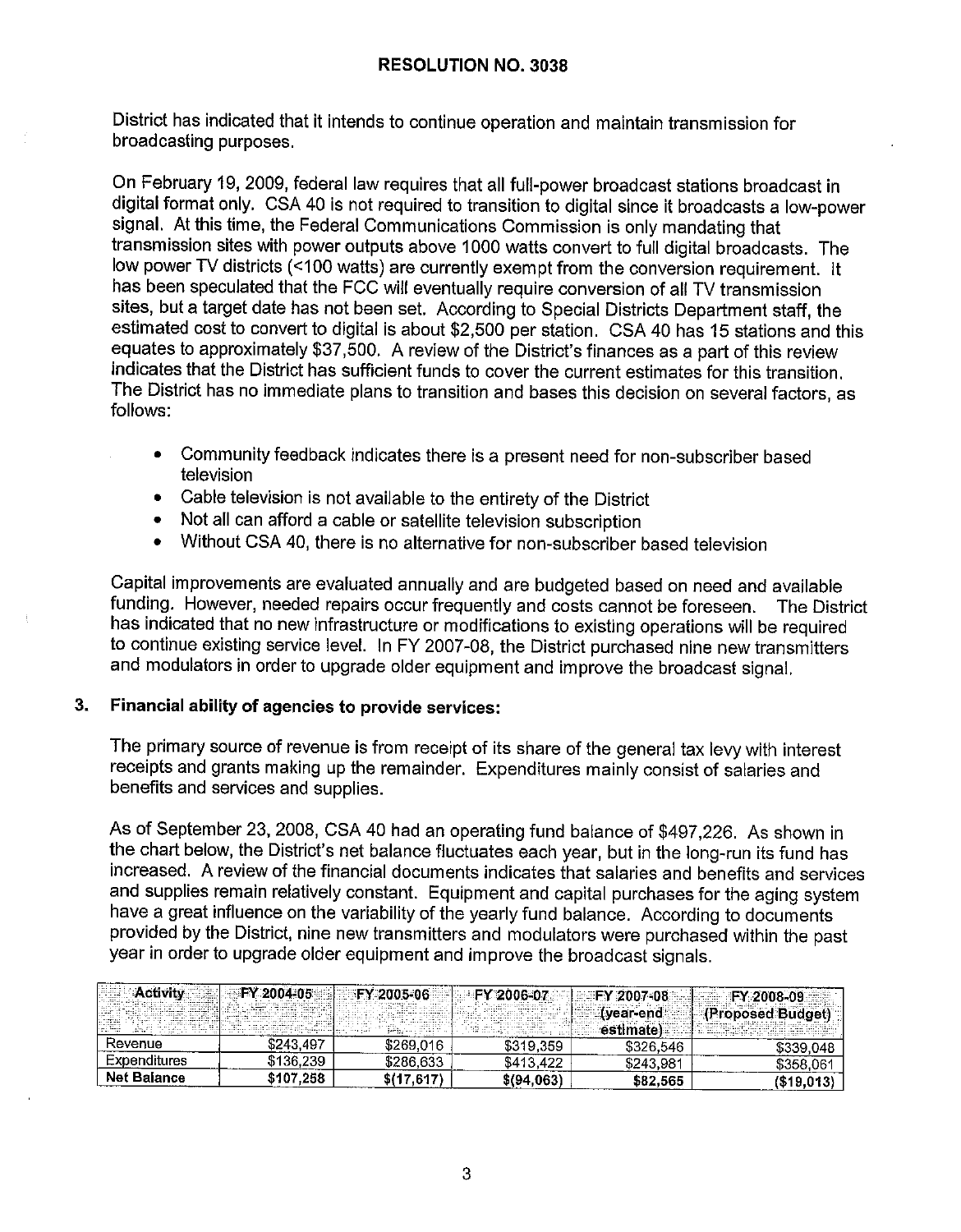#### **4. Status of, and opportunities for, shared facilities:**

The Special Districts Department consolidates the administrative operations and facilities for county service areas under the auspices of CSA 70. CSA 40 pays an allocated share for administrative facility use and a share of the salary transfers out goes to pay for administrative overhead. As a source of revenue, the District subleases ground and antenna tower space to private companies to offset expenditures.

# **5. Accountability for community service needs, including governmental structure and operational efficiencies:**

# Local Government Structure and Accountability for Community Service Needs

The San Bernardino County Board of Supervisors governs CSA 40; it is within the political boundaries of the First Supervisorial District. There is a local TV club that provides input into the District's operations.

The District's budgets are prepared as a part of the County Special Districts Department's annual budgeting process. The annual budget is presented to the County Administrative Office and Board of Supervisors for review and approval. The mandatory annual meeting for CSA 40 is held during the review and approval of the budget process, no others are known to have taken place.

#### Operational Efficiency

As a mechanism to control costs, the County of San Bernardino Special Districts Department has consolidated many of the administrative and technical functions necessary to manage the various services provided under County Service Area 70. CSA 40 does however have one employee directly assigned to it, a full-time communication engineer. According to the FY 2008- 09 budget, the cost for salaries and benefits for this position is budgeted at \$71,214. CSA 40 also pays for a proportional share of salaries and benefits costs necessary to serve it; and it pays a proportional cost of the administrative functions of the County Special Districts Department. One Special Districts Department manager oversees the District and there is also a clerical assistant that is responsible for the day to day operations of the District. To pay for these functions, the FY 2008-09 Proposed Budget indicates a transfer to CSA 70 Countywide of \$73,788 for management and support services (\$54,568 for Salaries and Benefits and \$19,220 for Services and Supplies). The budget also includes a \$4,000 transfer to CSA 70 TV-5 (Mesa) for a shared TV Services Assistant position along with CSA 70 Improvement Zones TV-2 and TV-4.

#### Government Structure Options

There are two types of government structure options:

Out-of-Agency Service Agreements:

The District acknowledges that the signal from the translator extends beyond its boundaries but has no agreements which reflect this.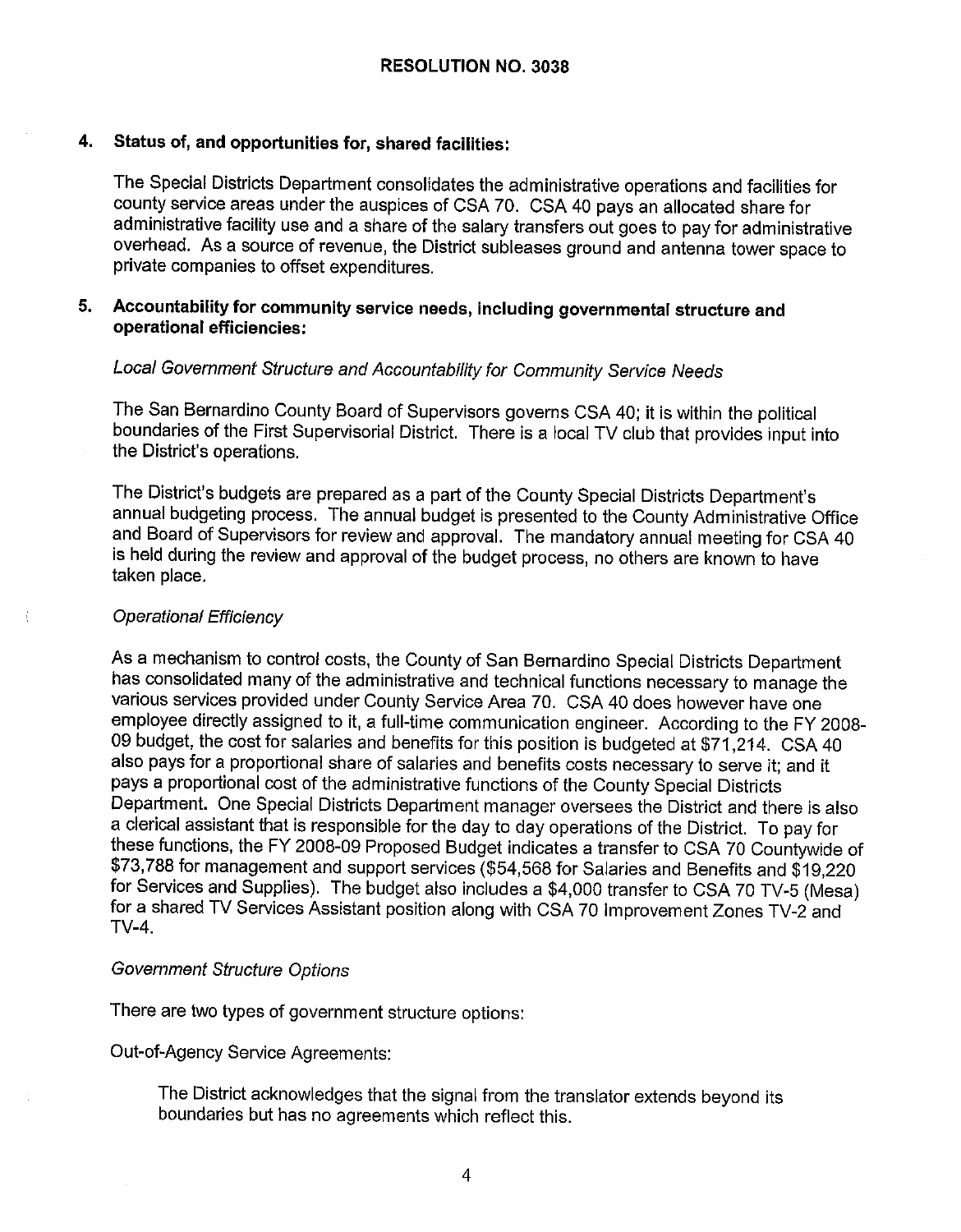Other Government Structure Options:

While the discussion of some government structure options may be theoretical, a service review should address possible options.

- Consolidation with the other county service areas that provide television within the county. Normally, this option is not desirable since the distance between these districts is vast. However, a county service area need not have contiguous territory, according to County Service Area Law. One single-purpose county service area providing television service would reduce duplicative administration, budget, and audit costs.
- Dissolution of the District. The District provides a community service need by providing a television signal to an area in need of such a service.
- Maintenance of the status quo. CSA 40 actively provides services to the entirety of the district and the sphere should reflect the area where services are provided.
- Expansion of the sphere of influence to encompass the entirety of its boundary and to include additional populated areas where CSA 40's translator signal reaches. The District provides service to the entirety of its boundaries and its signal is received outside of its current boundaries.

Based upon its evaluation, the Commission supports the expansion of the sphere of influence to include additional populated areas where County Service Area 40's translator signal reaches to reflect the service provided.

**WHEREAS,** the following determinations are made in conformance with Government Code Section 56425 and local Commission policy:

## **1. Present and Planned Uses:**

The County of San Bernardino and the City of Barstow have assigned the full range of general plan land uses to the area. However, the core service base of the television signal is residential.

The original boundaries of CSA 40 were east of the San Bernardino Meridian generally consisting of the communities of Daggett, Yermo, Harvard, and Newberry. In 1973, LAFCO established the sphere of influence for the District to be coterminous with its boundaries (LAFCO 1270). In 1979 its jurisdiction was expanded to include the territory of the former County Service Area 70 Improvement Zone TV-1 (LAFCO 1869). However, this annexation did not include a concurrent sphere expansion. Therefore, since 1979 the western portion of CSA 40 has not been included within its sphere.

CSA 40's jurisdiction comprises approximately 416 square miles. The sphere of influence is smaller than its jurisdiction and is wholly within its jurisdictional boundaries. The sphere area currently consists of approximately 237 square miles and is the portion of the district east of the San Bernardino Meridian line (the line between Ranges 1 West and 1 East).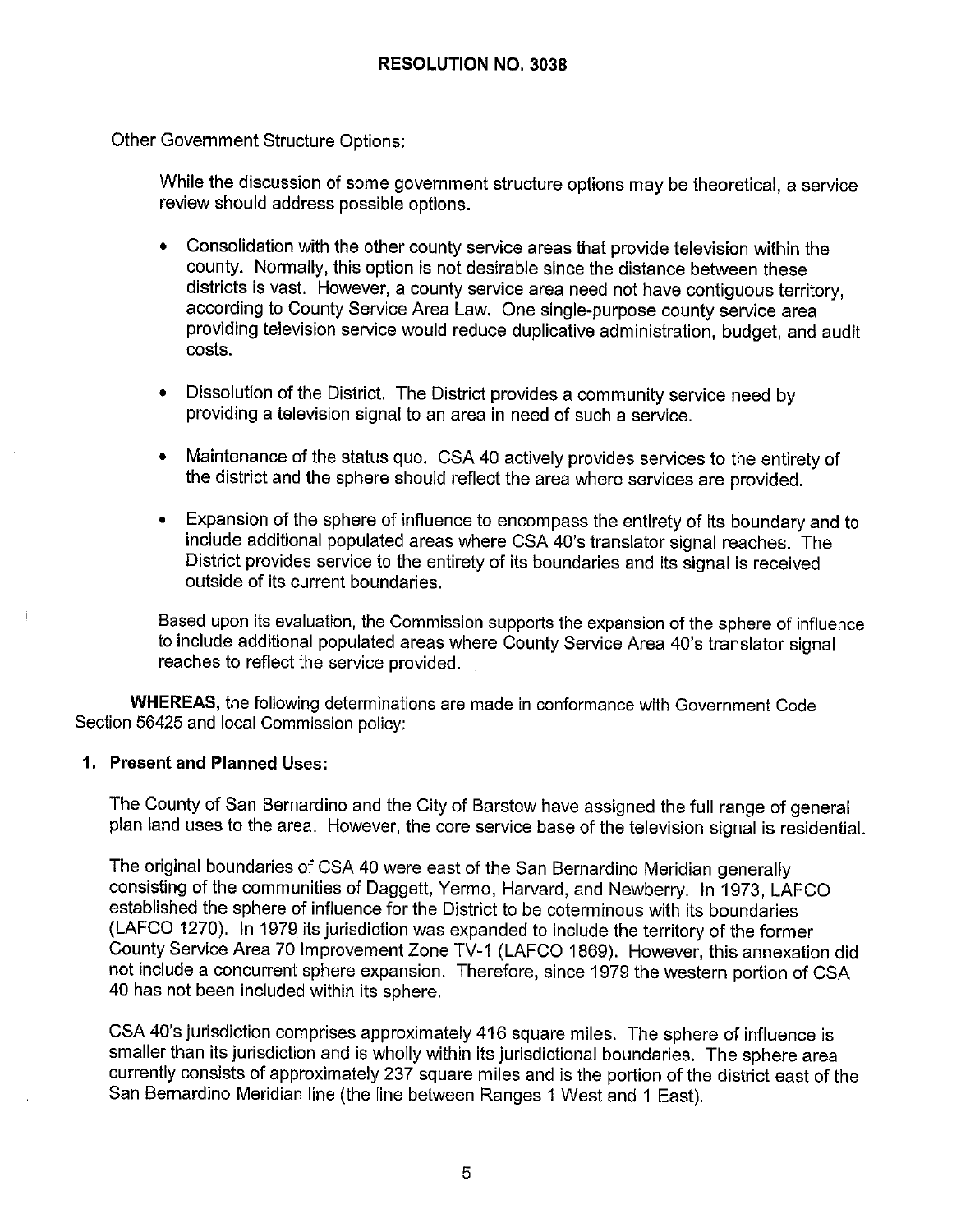#### **RESOLUTION NO. 3038**

Special District Department staff does not see any reason why this sphere expansion should not be supported since the proposed sphere expansion areas are within the District's transmission range.

# **2. Present and Probable Need for Public Facilities and Services:**

The District was established to provide television service to the outlying areas as a means of service prior to cable and satellite television. Even though the cable and satellite are more affordable and accessible today than in the past, there is still a need for this service within vast portions of the District, given the socio-economic statistics in comparison with other suburban and urban areas of the County. When the FCC mandates that low-power translators transition to digital format, Special Districts Department staff indicates that it will be able to so.

# **3. Present Capacity of Public Facilities and Adequacy of Public Services**

The translator is in good shape but requires constant upkeep due to its age. The District is the only service provider in the area capable of providing this service at a non-subscriber cost.

## **4. Social and Economic Communities of Interest:**

The social communities of interest are the City of Barstow and the communities known as Daggett, Harvard, Newberry, Yermo, Barstow Heights, Hinkley, Hodge, Grandview, Lenwood, and Lockhart.

#### **5. Additional Determinations**

- The Commission's Environmental Consultant, Tom Dodson and Associates, has determined the changes outlined for the County Service Area 40 sphere of influence are statutorily exempt from environmental review.
- Legal advertisement of the Commission's consideration has been provided through publication in The Daily Press through a publication of a 1/8 page legal ad and in Desert Dispatch, as required by law. In accordance with Commission Policy #27, an 1/8<sup>th</sup> page legal ad was provided in lieu of individual notice because the service reviews for the community of Barstow, in aggregate, would have exceeded 1,000 notices.
- As required by State law, individual notification was provided to affected and interested agencies, County departments, and those agencies and individuals requesting mailed notice.
- Comments from landowners/registered voters and any affected agency were reviewed and considered by the Commission in making its determinations.

**WHEREAS,** pursuant to the provisions of Government Code Section 56425(i) the range of services provided by County Service Area 40 shall be limited to the following:

| <b>DISTRICT</b>               | <b>FUNCTIONS</b> | <b>SERVICES</b>        |
|-------------------------------|------------------|------------------------|
| <b>County Service Area 40</b> | TV Translator    | Television translation |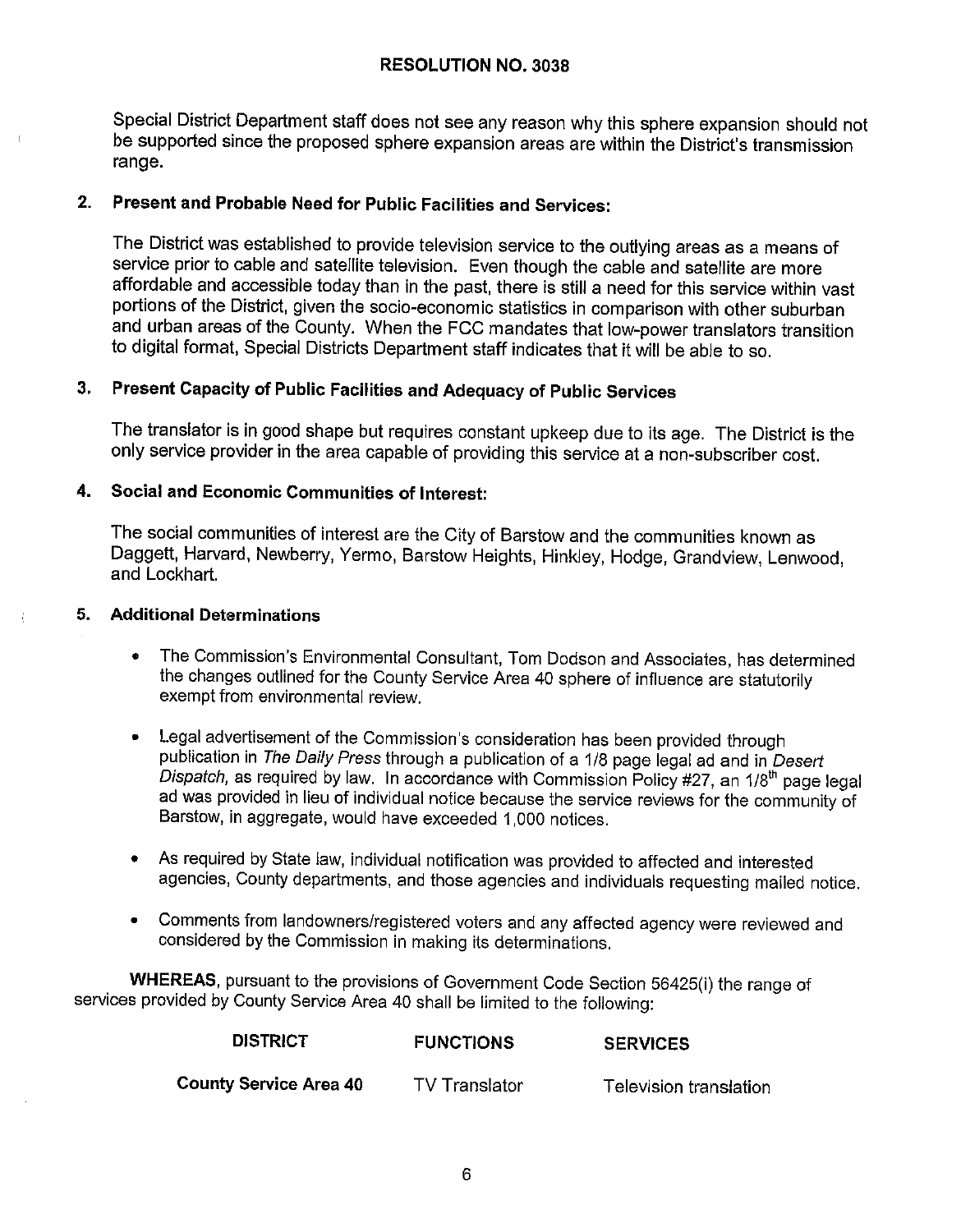**WHEREAS**, having reviewed and considered the findings as outlined above, the Commission expands the sphere of influence to the west to include additional populated areas where County Service Area 40's translator signal reaches to reflect the service provided and affirms the balance of the sphere of influence of County Service Area 40;

**NOW, THEREFORE, BE IT RESOLVED** by the Local Agency Formation Commission of the County of San Bernardino, State of California, that this Commission shall consider this to be the sphere of influence for the County Service Area 40; it being fully understood that establishment of such a sphere of influence is a policy declaration of this Commission based on existing facts and circumstances which, although not readily changed, may be subject to review and change in the event a future significant change of circumstances so warrants;

**BE IT FURTHER RESOLVED** that the Local Agency Formation Commission of the County of San Bernardino, State of California, does hereby determine that County Service Area 40 shall indemnify, defend, and hold harmless the Local Agency Formation Commission of the County of San Bernardino from any legal expense, legal action, or judgment arising out of the Commission's designation of the modified sphere of influence, including any reimbursement of legal fees and costs incurred by the Commission.

THIS ACTION APPROVED AND ADOPTED by the Local Agency Formation Commission of the County of San Bernardino by the following vote:

| AYES:                      |                            | COMMISSIONERS: Biane, Colven, Cox, Hansberger, McCalion,<br>Nuaimi, Pearson |  |  |  |
|----------------------------|----------------------------|-----------------------------------------------------------------------------|--|--|--|
| <b>NOES:</b>               | <b>COMMISSIONERS: None</b> |                                                                             |  |  |  |
| <b>ABSENT:</b>             | <b>COMMISSIONERS:</b>      | <b>None</b>                                                                 |  |  |  |
|                            |                            |                                                                             |  |  |  |
| <b>STATE OF CALIFORNIA</b> |                            |                                                                             |  |  |  |

) ss. **COUNTY OF SAN BERNARDINO** 

I, KATHLEEN ROLLINGS-McDONALD, Executive Officer of the Local Agency Formation Commission of the County of San Bernardino, California, do hereby certify this record to be a full, true, and correct copy of the action taken by said Commission, by vote of the members present, as the same appears in the Official Minutes of said Commission at its meeting of November 19, 2008.

DATED: November 21, 2008

EEN ROLLINGS-McDONALD **Executive Officer**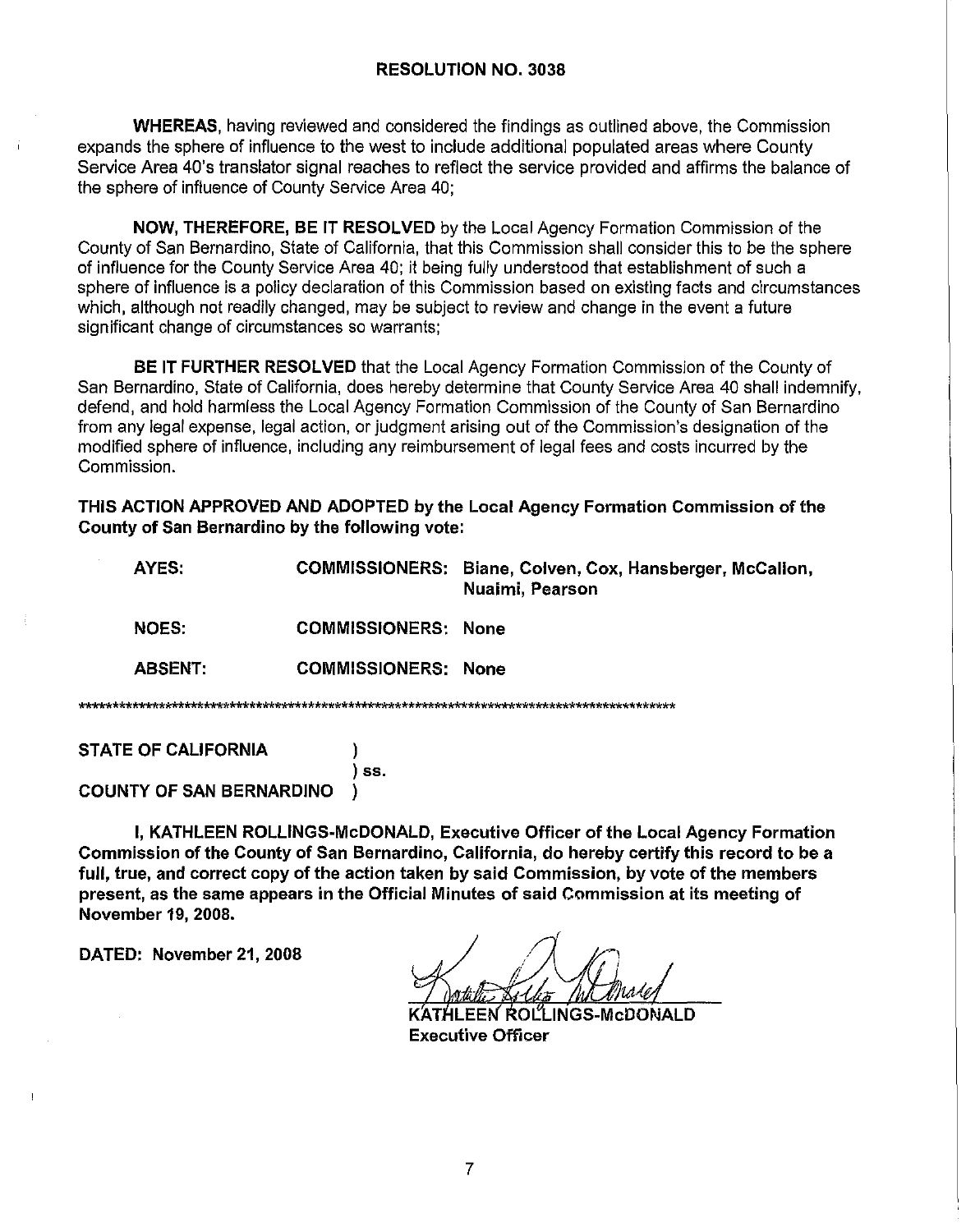

EXHIBIT A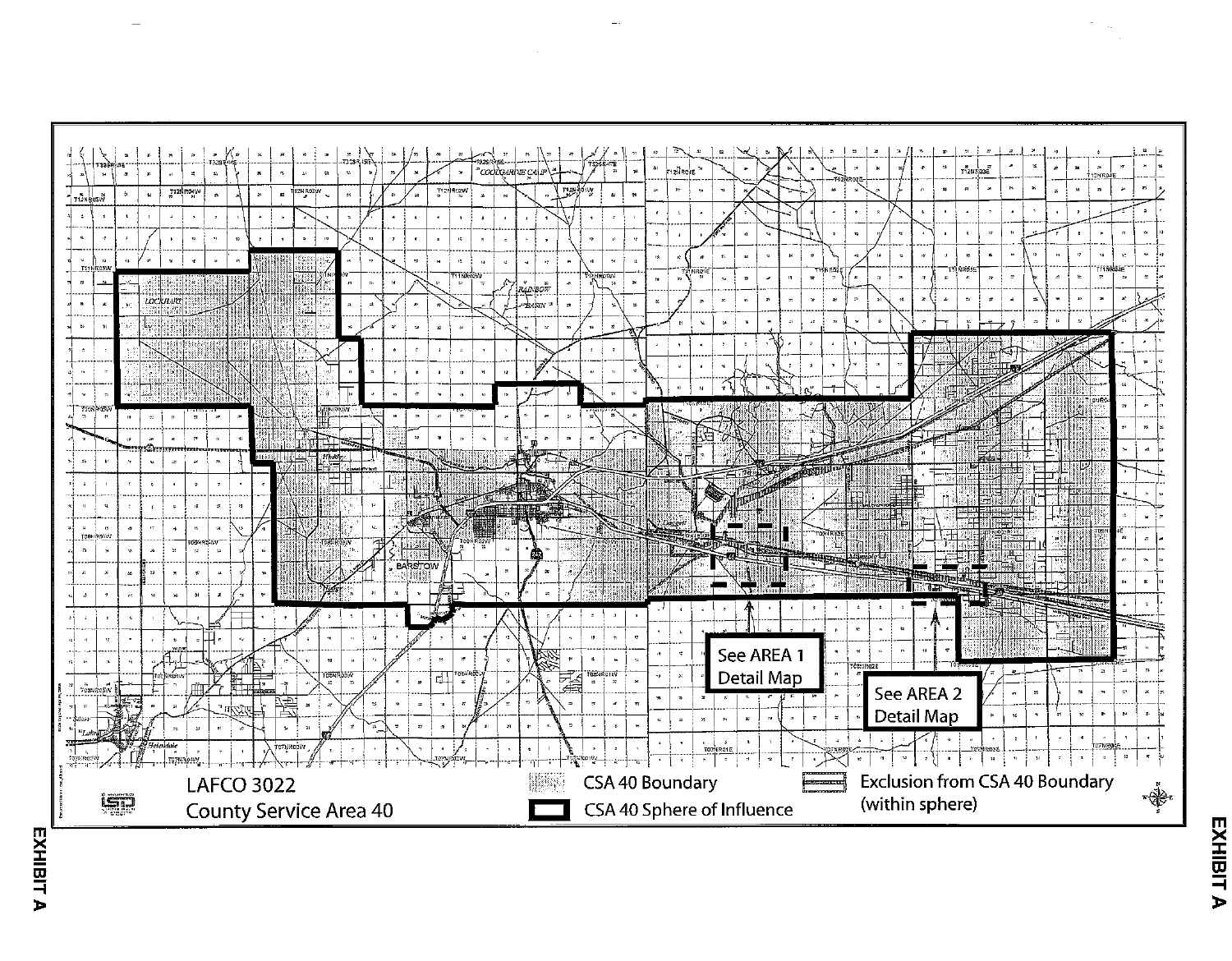# LAFCO 3022 - County Service Area 40 AREA 1 Detail Map





CSA 40 Boundary



Exclusion from CSA 40 Boundary (within sphere)

Exclusion from CSA 40 Boundary **Antonio III** (within sphere)

**EXHIBIT A-1.**